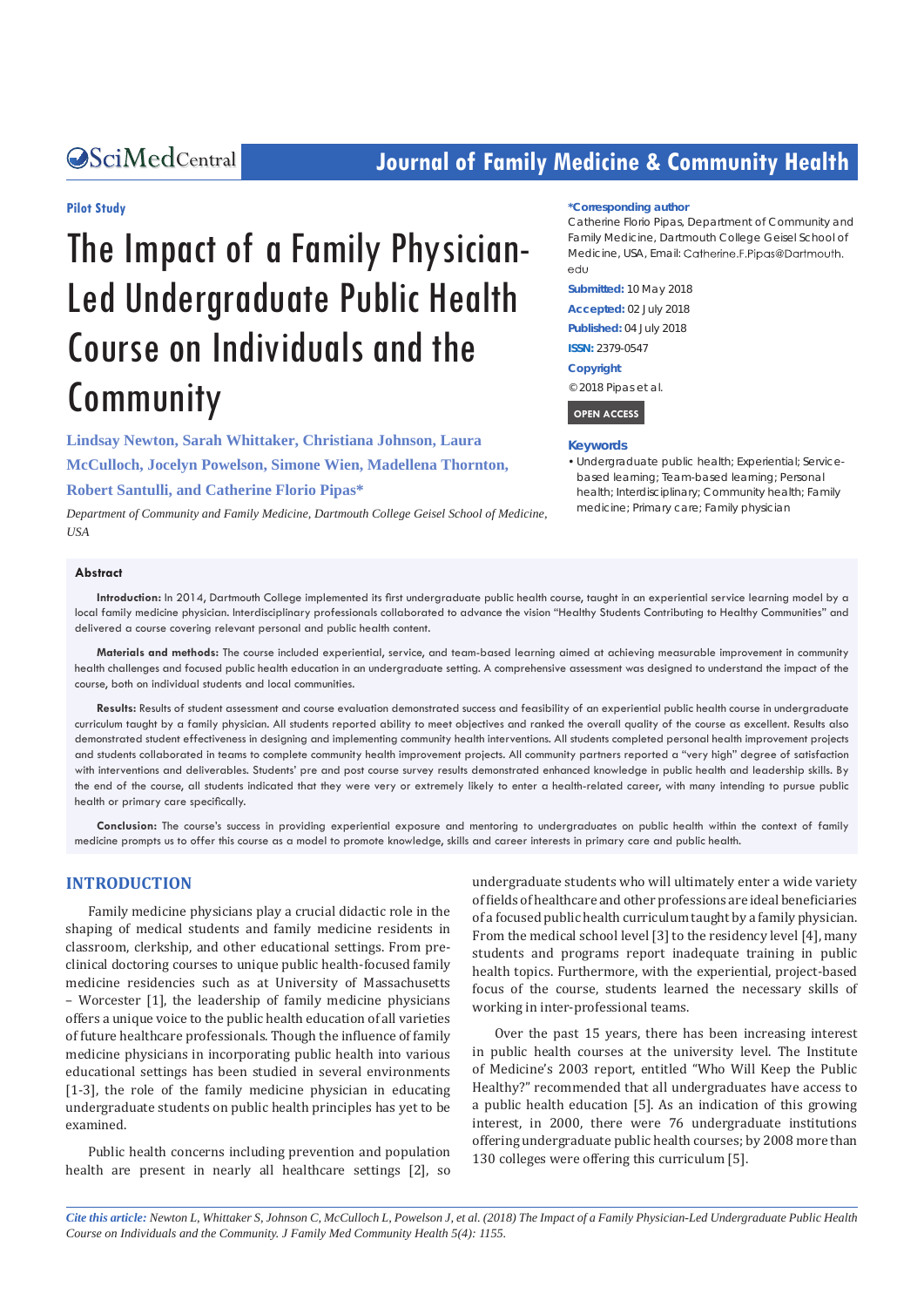In response to this growing interest in public health education, planning for a new, experiential, service learning-based course began at Dartmouth College in 2013. This paper describes the design and delivery of Dartmouth's Introduction to Public Health course, taught with an experiential focus by an experienced, local family physician. Presented below, we describe the teaching and assessment methods utilized, and a review of the impact of the course on both students and on community health partners with whom students collaborated.

#### **MATERIALS AND METHODS**

#### **Course development and design**

Throughout the course design process, every element from selecting a course director to selecting the individual topics and lecturers was highly intentional. Before moving forward with curriculum development, the course co-creators were first tasked with selecting a course director. After significant deliberation, a family physician and medical school professor with a master's degree in public health and experience in community projects was selected. Her ability to emphasize the clinical relevance of public health in family practice was a critical deciding factor in her appointment to the role. Next, a curriculum advisory committee was established, comprised of undergraduate students, the family physician course director, senior professors from the social sciences, pre-health advisors, and public health graduate program administrators and researchers. To cover the broad range of public health topics, content experts from a variety of disciplines were identified by the course director and invited to lecture (see lesson content in Appendix A). The course was not brought forward by a specific department and Dartmouth did not have an undergraduate public health department at the time, so the sociology department was chosen to house and support the course. "Introduction to Public Health: an experiential approach to individual, community, and population-based health" was subsequently listed as Sociology 37 for the fall of 2014.

Research has proven that experiential and problem-based learning results in increased professional knowledge acquisition, critical thinking and problem solving [6]. In developing the course, the curriculum advisory committee decided that an experiential service learning model would best instill the public health concepts while engaging the students with their local communities. Directors of community organizations familiar to the course director were invited to collaborate with the curriculum advisory committee to select sites for the Community Health Improvement Projects (CHIP). The sites chosen were local nonprofit organizations that offer a range of public health services:

- 1) The Upper Valley Haven, an organization that provides food, housing, education, clothing and support for the homeless;
- 2) WISE of the Upper Valley, an organization that provides advocacy, crisis services, and community education on domestic and sexual violence;
- 3) West Central Behavioral Health, a community mental health center; and

4) The Upper Valley Trails Alliance, an organization that supports area walking and hiking trails, and promotes physical activity in elementary schools.

These individual sites were chosen for both diversity of program public health offerings and for pre-existing relationships with the course director.

Student enrollment was capped at 16 for the first year of the course in order to assure individualized attention and manageable group sizes. Four teaching assistants were selected to each facilitate a team of four students in partnering with one community organization. The teaching assistants received additional training in facilitation and team performance, piloted assignments, and served on the curriculum advisory committee. Two longitudinal projects served as learning tools in educating the students about both their own health and the health of their communities. Descriptions of both of these projects are outlined below. The curriculum advisory committee sought to maintain continuity of course sessions by establishing a common "class format" to be followed for each lecture. Additionally, methods of teaching and course objectives were emphasized in the syllabus and in the first class session.

#### **General class format**

Discussion of Pre Class Reflections - 15 min Introduction of Speaker and Career Pathway - 15 min Lecture –Discussion, Q&A, In-Class Exercise - 60 min Check in - Community of Learners - 15 mins Post Session Feedback /Next Session Prep - 5 min

#### **Methods of teaching**

Large Group Topic lecture and discussions with content experts. Individual readings, guided reflections, assignments and project completion. Team based Community of Learners: small group exercises, team final paper and presentation. Experiential Community-based Learning: with site visits and hands on applications. Topic Specific Interventions: large group lecture-discussions led by regional and national experts and community health organizational leaders on their improvement strategies, interventions, successes, challenges and lessons learned. The course director will partner with expert speakers to align session content to the overall course objectives and content.

Oral Presentations with Faculty/Peer Feedback.

#### **Course objectives**

At the culmination of the course, students will be able to: Compare and contrast individual, public and population health. Discuss public health challengpopulation es and complete a needs assessment at the local level. Describe career opportunities in health related fields. Apply motivational interviewing and systems based improvement strategies to propose and participate in health interventions. Perform effectively as a team member. Create a personal health vision and a Personal Health Improvement Project (PHIP). Develop and present a collaborative Community Health Improvement Project (CHIP).

J Family Med Community Health 5(4): 1155 (2018) **2/8**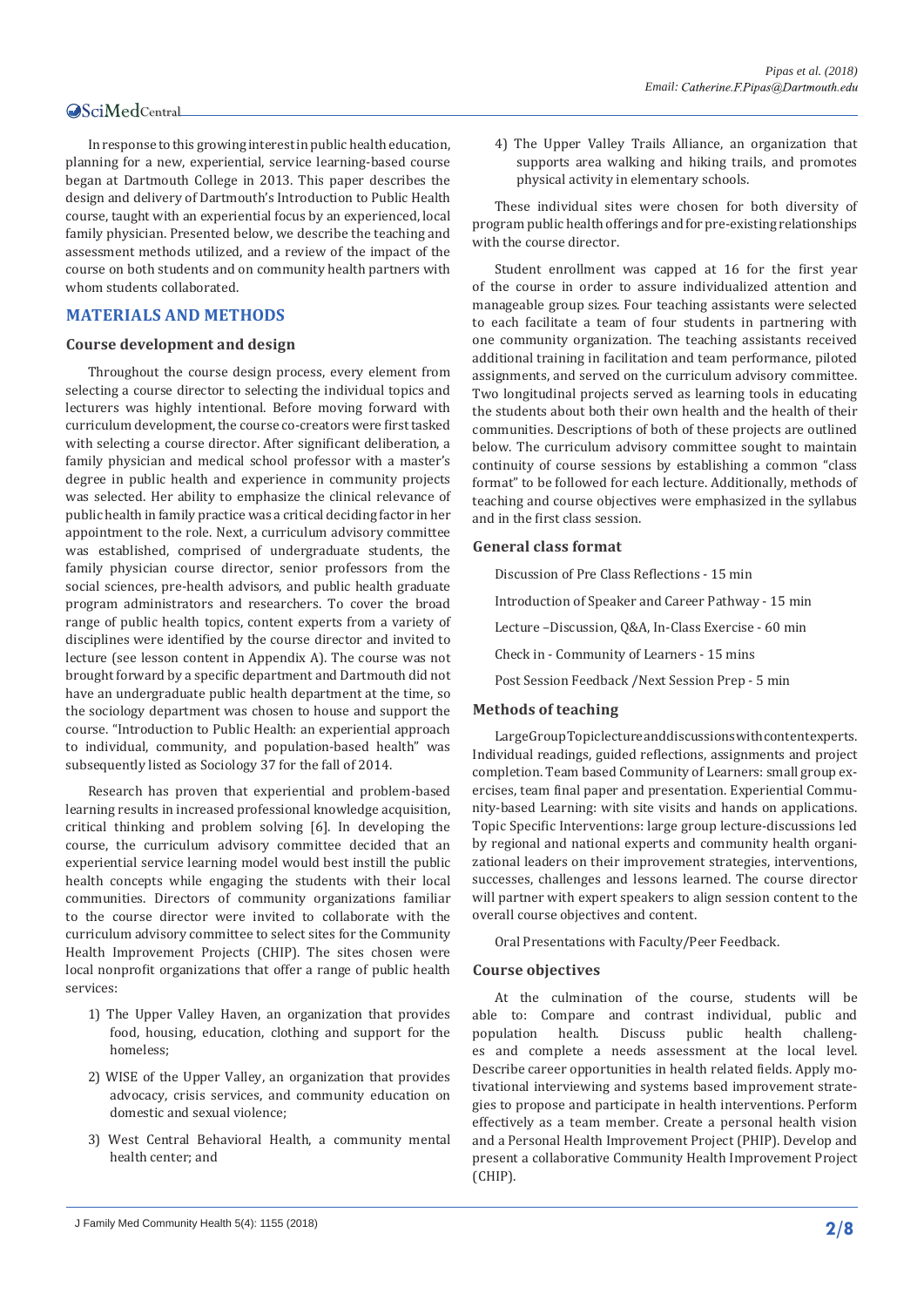#### **Personal Health Improvement Project (PHIP)**

Over the duration of a two-week period during the middle of the course, students, teaching assistants, and the course director completed Personal Health Improvement Projects (PHIPs). The PHIP served as an opportunity to experience the challenge of changing personal behavior and develop an appreciation for the potential impact of an individual's health improvement on population and public health. Each participant was tasked with choosing an element of their health behavior and working towards improvement on their chosen topic. Each day throughout the PHIP period, students would report on their individual progress and share anecdotal experience highlighting their successes and challenges in bringing about change within themselves. The goals of the PHIP were introduced by the family physician course director and inspired by her prior experiences in working with her individual patients to take their health into their own hands. Common PHIP themes included physical exercise, nutrition, sleep, time management, self-reflection, and mindfulness.

#### **Community Health Improvement Project (CHIP)**

Once the PHIP was completed, the students were assembled into teams of four to partner with one of the community organizations to begin to work to bring about change on a population level. The team-based Community Health Improvement Project (CHIP) experience established a collaborative and experiential approach to apply the principles of teamwork, public health, and systems change. Teams established roles, rules, and a project aim and developed a plan for implementing, monitoring, communicating and sustaining their progress and project. Deliverables (Table 1) were presented and evaluated by peers, the curriculum advisory committee, community organization leaders, and public health leaders. The SMART objectives for the CHIP projects were: (1) to design, distribute, and analyze a survey to assess the Haven employees' current levels of physical activity, smoking behavior, weight control, and eating practices; (2) to compile a report on teen suicides in West Central Behavioral Health's catchment area (Southern Grafton and Sullivan Counties) in the past 10 years.; (3) to create an informational brochure for WISE that provides "reader-friendly" research on community mind-body practices as a healing activity for survivors of domestic and sexual violence; and (4) to increase participation and completion in the Passport to Winter Fun physical activity youth program by providing the UVTA recommendations on program reform and an informational toolkit for faculty at participating schools.

#### **Surveys and assessments**

To assess the impact of the course, pre-course and postcourse surveys were completed by all students, and community health organization leaders were surveyed post-course. These surveys were intended to measure the impact of the course in providing guidance on eventual career choice, public health skills gained, and effectiveness of teaching. The surveys were administered on paper in class on the first and last day of the course (Appendix D). Additionally, every student enrolled in a Dartmouth College course must complete the "Universal Course Assessment" (Appendix B) online at the culmination of each course. The course director added an addendum to the Dartmouth-wide course evaluation that was completed at the end of the course (Appendix C) and required the students to complete an additional paper survey to assess effectiveness of teaching modules (Appendix E). All questions were constructed to allow feedback on course objectives and structure, as well as methods of teaching and individual principles addressed.

The grading system revolved primarily around participation in both class discussion and group projects to emphasize the importance of engagement in the course lessons. "Pre-Class Readings and Narrative Reflections" were worth 15% of the final grade, "Pre-Class Assignments" were worth 25%, the PHIP was worth 20%, the CHIP was worth 30%, and "In Class Exercises, Participation, and Professionalism" were worth 10% of the final grade. Readings were available on the course webpage and students were required to complete brief reflections before class each day. Occasionally, an additional assignment was added to augment the student's knowledgebase, and these assignments generally revolved around researching for the Community Health Improvement Project.

#### **RESULTS**

#### **Student evaluation of classroom environment and overall learning experience**

In the post course survey, students reported that the vision "Healthy Students Contributing to Healthy Communities" was "easily articulated" and the regularly revisited values "promoted a culture of trust and support." Students ranked the most valuable course components as the acquisition of new knowledge and skills, the Personal Health Improvement Project (PHIP), the Community Health Improvement Project (CHIP) and the opportunity for career mentoring.

Comparative data from the student pre- and post- course surveys indicated that, over the duration of the course, students became more knowledgeable about public health, more skilled in developing needs assessments and SMART (Specific, Measurable, Achievable, Realistic, and Timely) objectives, completing health improvement projects, and more committed to contributing to the health of their communities (Figure 1).

On Dartmouth's universal course evaluation, all 16 students rated the overall quality of the course as "excellent" and reported personal ability to meet objectives. 100% of the students strongly agreed that they "learned a lot" and 87.5% of the students reported being "intellectually engaged" compared to 50% and 45 % respectively of all of the students for all other Dartmouth courses in the Fall of 2014 (Figure 2). Across the board, students in Sociology 37 rated the class consistently high in all metrics, particularly as compared to general Dartmouth College courses (Appendix F).

#### **Public Health Improvement Project (PHIP) impact on student health behaviors**

Teaching assistants expressed initial concern that the PHIP may be too personal to share with the larger class. However, as one student wrote, "admitting self-improvement suggests that there is something wrong with you in the first place, but the PHIP

J Family Med Community Health 5(4): 1155 (2018) **3/8**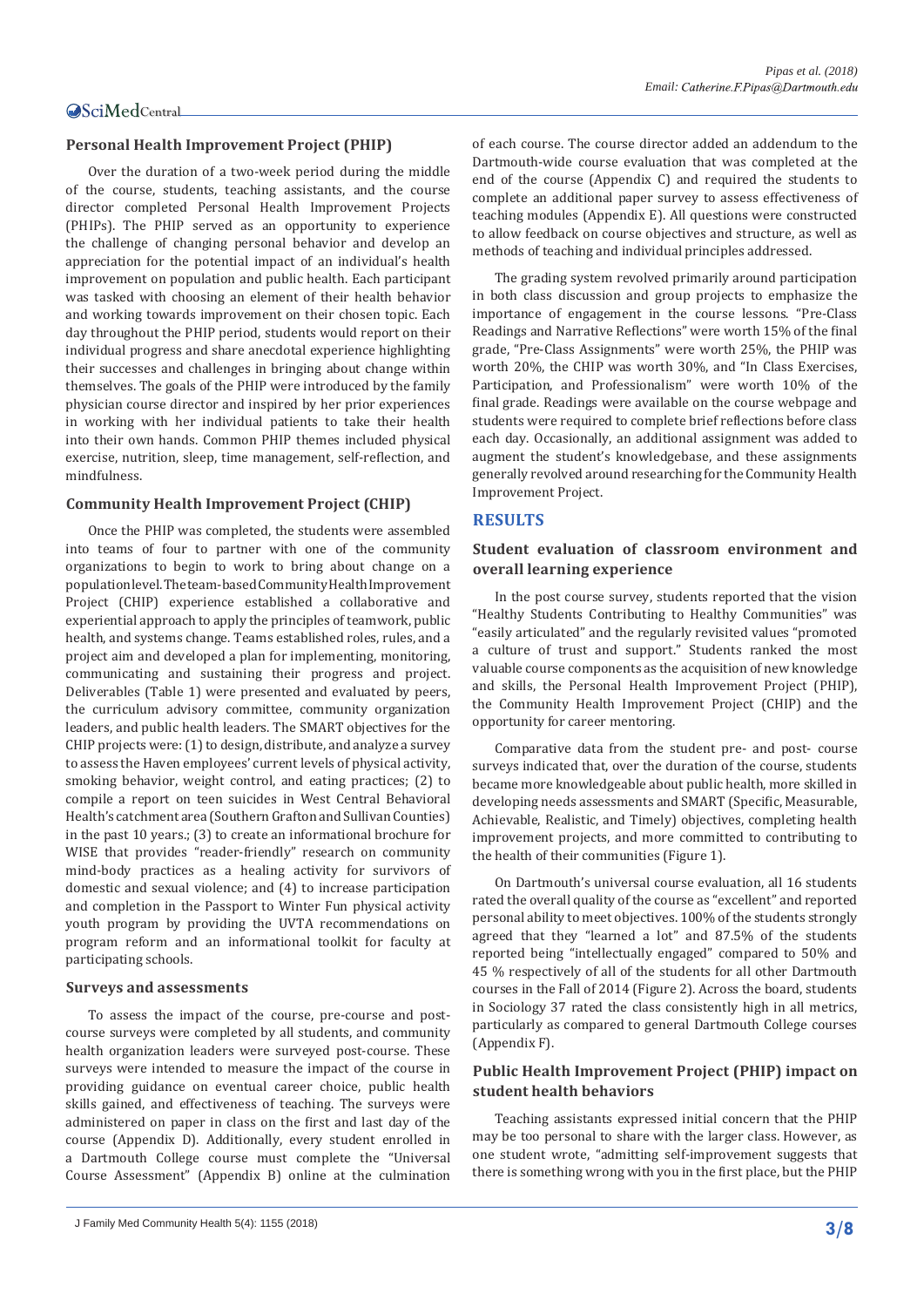| Table 1: CHIP site and project details. |                                                                                                                                                                                                                                                                                                                                                                                                                                                                                                                                                                                                                                                                                                                                                                                                                                                                                                                                                                             |
|-----------------------------------------|-----------------------------------------------------------------------------------------------------------------------------------------------------------------------------------------------------------------------------------------------------------------------------------------------------------------------------------------------------------------------------------------------------------------------------------------------------------------------------------------------------------------------------------------------------------------------------------------------------------------------------------------------------------------------------------------------------------------------------------------------------------------------------------------------------------------------------------------------------------------------------------------------------------------------------------------------------------------------------|
| Organization                            | The Upper Valley Haven (Haven)                                                                                                                                                                                                                                                                                                                                                                                                                                                                                                                                                                                                                                                                                                                                                                                                                                                                                                                                              |
| Background                              | Assess the overall health of the Haven employees in order to identify needs and opportunities for promoting wellness within<br>the organization.                                                                                                                                                                                                                                                                                                                                                                                                                                                                                                                                                                                                                                                                                                                                                                                                                            |
| <b>Broad Goal</b>                       | To highlight areas of potential intervention/improvement for employee wellness                                                                                                                                                                                                                                                                                                                                                                                                                                                                                                                                                                                                                                                                                                                                                                                                                                                                                              |
| <b>SMART Objective</b>                  | To design and distribute a survey to assess Haven employee's current levels of physical activity, smoking behavior, weight<br>control and eating practices.                                                                                                                                                                                                                                                                                                                                                                                                                                                                                                                                                                                                                                                                                                                                                                                                                 |
| Methods                                 | 1. Create a survey to collect data regarding employee health<br>2. Analyze data about employees' current physical wellness behaviors, health environment and interest in health<br>improvements                                                                                                                                                                                                                                                                                                                                                                                                                                                                                                                                                                                                                                                                                                                                                                             |
| Deliverables                            | Haven employee physical health survey<br>1.<br>2.<br>Haven employee physical health report                                                                                                                                                                                                                                                                                                                                                                                                                                                                                                                                                                                                                                                                                                                                                                                                                                                                                  |
| Organization                            | <b>Upper Valley Trails Alliance (UVTA)</b>                                                                                                                                                                                                                                                                                                                                                                                                                                                                                                                                                                                                                                                                                                                                                                                                                                                                                                                                  |
| Background                              | Low participation and completion rates for the Passport to Winter Fun Program, which promotes and encourages physical<br>activity in an effort to instill a lifelong love for outdoor activity especially during the winter months                                                                                                                                                                                                                                                                                                                                                                                                                                                                                                                                                                                                                                                                                                                                          |
| <b>Broad Goal</b>                       | Improve participation and completion rates for the Passport to Winter Fun Program                                                                                                                                                                                                                                                                                                                                                                                                                                                                                                                                                                                                                                                                                                                                                                                                                                                                                           |
| <b>SMART Objective</b>                  | Provide the UVTA recommendations on program reform and create an informational toolkit about the program's benefits for<br>faculty at participating schools                                                                                                                                                                                                                                                                                                                                                                                                                                                                                                                                                                                                                                                                                                                                                                                                                 |
| Methods                                 | 1. Faculty Interviews: 4 Schools<br>2. Literature Search:<br>-Similar physical activity programs country-wide<br>-Benefits of activity on physical and mental health<br>-Benefits of activity on academics<br>-NH and VT state physical education curriculum                                                                                                                                                                                                                                                                                                                                                                                                                                                                                                                                                                                                                                                                                                                |
| Deliverables                            | 1. Recommendations:<br>Top 5 Most Impactful:<br>1.<br>Have the UVTA partner with the PTO/PTA of each school district.<br>2.<br>Put on a culminating winter celebration at the end of the program for all participants.<br>3.<br>Put an interactive version of the Passport online.<br>4.<br>Put up big, colorful posters in all participating schools.<br>5.<br>Give students smaller, material incentive prizes throughout the program.<br>Top 5 Most Feasible:<br>Put an interactive version of the Passport online.<br>1.<br>2.<br>Provide extra Passport back flaps or make them harder to lose.<br>3.<br>Provide classrooms with a poster that each student can use track his/her progress.<br>4.<br>Have the UVTA present to each school using more interactive methods, such as a skit.<br>5.<br>Put on a Passport cover design contest throughout the participating schools.<br>2. Toolkit on Benefits of Physical Activity and Curriculum Integration for Teachers |
| Organization                            | <b>West Central Behavioral Health (WCBH)</b>                                                                                                                                                                                                                                                                                                                                                                                                                                                                                                                                                                                                                                                                                                                                                                                                                                                                                                                                |
| Background                              | WCBH wanted to understand if and why there was an increase in teen suicides in the WCBH catchment area over the last 5<br>years.                                                                                                                                                                                                                                                                                                                                                                                                                                                                                                                                                                                                                                                                                                                                                                                                                                            |
| <b>Broad Goal</b>                       | Evaluation of teen suicides and increase rates in the Upper Valley.                                                                                                                                                                                                                                                                                                                                                                                                                                                                                                                                                                                                                                                                                                                                                                                                                                                                                                         |
| <b>SMART Objective</b>                  | Compile a report on teen suicides in WCBH's catchment area (Southern Grafton and Sullivan Counties) in the past 10 years.                                                                                                                                                                                                                                                                                                                                                                                                                                                                                                                                                                                                                                                                                                                                                                                                                                                   |
| Methods                                 | Literature review of the existing suicide interventions in the Upper Valley<br>1.<br>2.<br>Suicide risk factor research<br>3.<br>Demographic data analysis<br>4.<br>Analysis of the data related to factors contributing to suicide as well as teen suicide trends in WCBH's catchment<br>area and nationally.                                                                                                                                                                                                                                                                                                                                                                                                                                                                                                                                                                                                                                                              |
| Deliverables                            | 1.<br>Report of the results of analysis of the suicide trends and factors contributing to increased teen suicide.<br>2.<br>Recommendations to help WCBH prevent teen suicide.<br>3.<br>List of the top priorities for further study.                                                                                                                                                                                                                                                                                                                                                                                                                                                                                                                                                                                                                                                                                                                                        |
| Organization                            | <b>WISE of the Upper Valley (WISE)</b>                                                                                                                                                                                                                                                                                                                                                                                                                                                                                                                                                                                                                                                                                                                                                                                                                                                                                                                                      |
| Background                              | WISE identified the need to investigate and support efforts to incorporate yoga as a method of team therapy.                                                                                                                                                                                                                                                                                                                                                                                                                                                                                                                                                                                                                                                                                                                                                                                                                                                                |
| <b>Broad Goal</b>                       | Desire to strengthen WISE's on and off group yoga therapy for survivors of sexual assault.                                                                                                                                                                                                                                                                                                                                                                                                                                                                                                                                                                                                                                                                                                                                                                                                                                                                                  |
| SMART Objective                         | Create an informational brochure that provides "reader-friendly" research on community mind-body practices as a healing<br>activity for survivors of domestic and sexual violence.                                                                                                                                                                                                                                                                                                                                                                                                                                                                                                                                                                                                                                                                                                                                                                                          |
| Methods                                 | Needs assessment<br>1.<br>2.<br>Literature Review<br>3.<br>Synthesized literature into an accessible deliverable                                                                                                                                                                                                                                                                                                                                                                                                                                                                                                                                                                                                                                                                                                                                                                                                                                                            |
| Deliverables                            | 1. Survivor centered booklet on the benefits of yoga for trauma victims.                                                                                                                                                                                                                                                                                                                                                                                                                                                                                                                                                                                                                                                                                                                                                                                                                                                                                                    |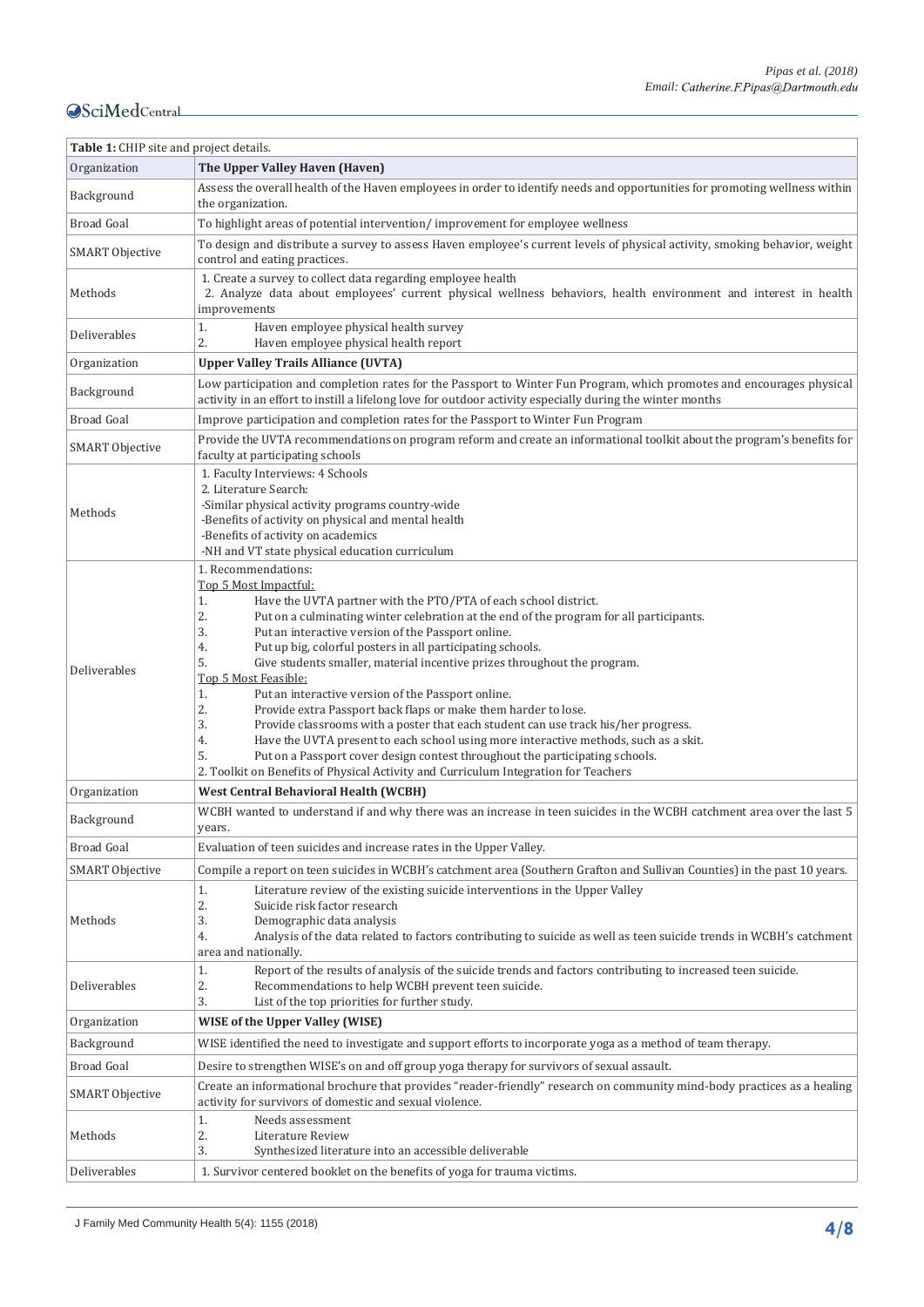

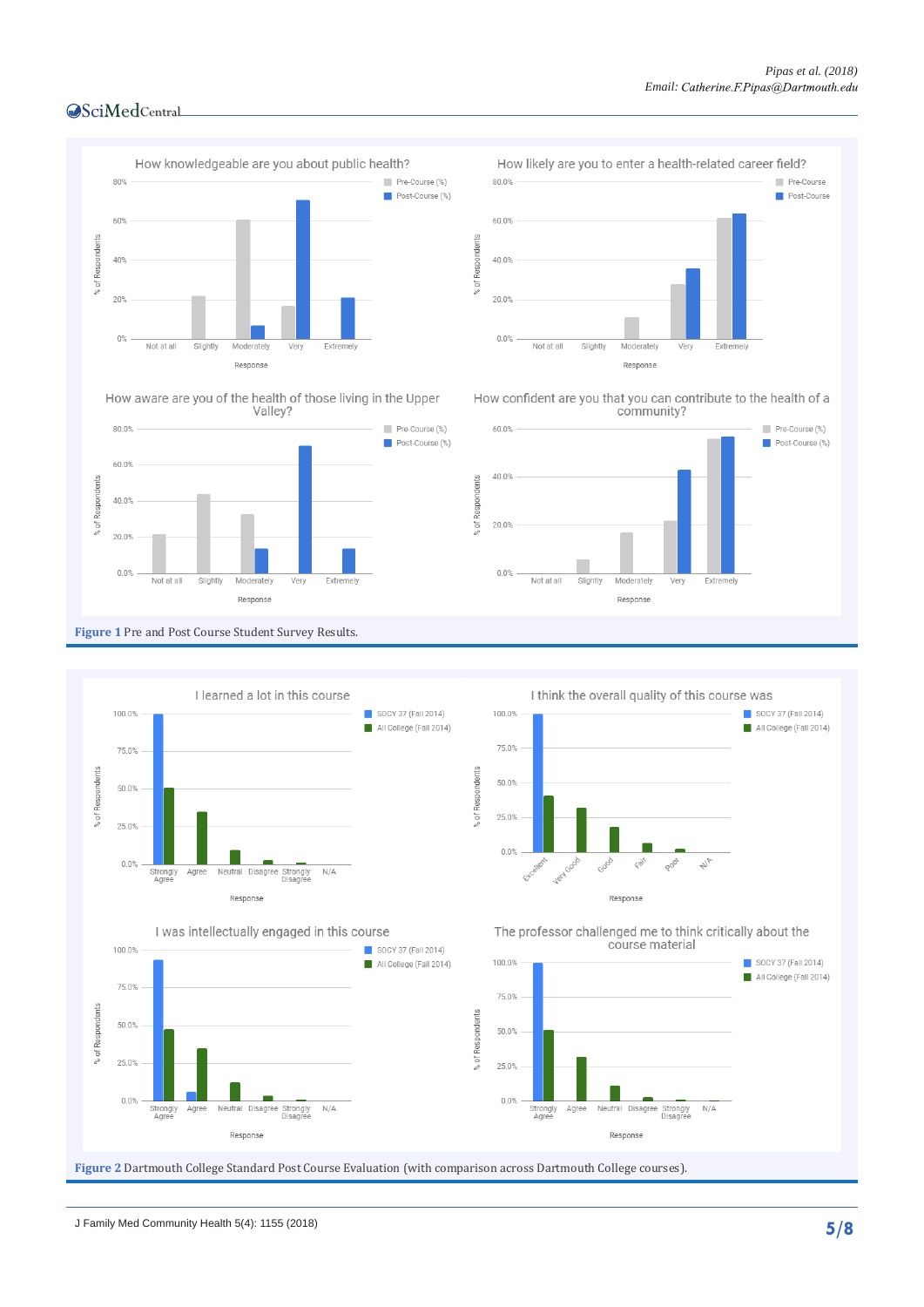re-framed health as a continuum, and there is always room for improvement in the different areas of personal health." At the beginning of each class period, participants reported progress on their PHIP metrics. PHIP daily completion rates ranged from 8/16 to 16/16 days, while health outcome rankings as a result of the PHIP ranged from 11/16 to 14/16 days of success, roughly following PHIP completion rate trends.

All students completed the PHIP and 14/16 of students reported it was a "very" or "extremely" valuable component of the course. In a reflection exercise, one student responded: "the PHIP really gave me the tools and confidence that I need to improve my health going forward." Another student wrote: "the PHIP made me think a lot more critically about my health and how hard it is for others with fewer resources … I was often inspired to make changes in my own life based on other people's PHIPs."

#### **Community Health Improvement Project (CHIP) impact on student learnings**

The post-class survey revealed the CHIP was "extremely" valuable to all students (16/16) in the class. Survey results also suggested an increase in confidence for leading change and in commitment to caring for the underserved. Although not necessarily primarily goals for the project initially, these positive outcomes suggest the acquisition of a variety of critical public health improvement skills.

Students additionally developed an appreciation of community health needs and challenges. One student commented: "I learned how challenging a process like long-term planning and needs assessment can be when the daily fires that need to be fought never cease, especially at an organization like ours, with so many people depending on it and such limited resources." Teamwork was critical to each group's success. One student commented on group-dynamics in her CHIP reflection, saying, "We experienced little to none [in degree of] in-group difficulty. I think that this was helped by our shared interest and goals, as well as clearcut accountability to 'rules' beforehand. This clear vision was a crucial part of our group-dynamic success."

#### **CHIP impact on community**

The impact of this course extended beyond the Dartmouth campus to the local community. Following the course, all community partners reported that partnering with the class had either mostly or completely met their expectations. All agreed that the course positively impacted their relationship with Dartmouth, and all committed to partnering again in the 2015 course. One partner commented that the "energy, ideas, and fresh perspectives that the students brought to the project were impressive and helped rejuvenate our program." Another partner recognized how important the course was for the development of the students, writing, "it was clear how much they valued the class and what they were able to take away from it."

#### **Impact on career choice and commitment to healthrelated fields**

The post-course survey also gauged the impact of mentoring on students' career choices. When asked of the degree to which their commitment to a health-related career had increased

following the course, 11/16 of students responded "extremely" and 5/16 of students responded "very." Responses to this same prompt prior to the course in comparison with the postcourse survey indicated that 15/16 of students were ultimately "extremely" committed to a health-related career.

Additionally, 14/16 of students reported the guest lecturers' career pathway discussions were "extremely" valuable to their learning. Responses indicated that learning about the speakers' key life experiences and lessons learned served as potential road maps for possible careers in public health and medicine more generally. One student commented, "over the years, particularly with volunteer organizations near my home, I have had ideas for improvements, but with no way of going about making them. Now having experience with the Quality Improvement process, changes could be made." Students and teaching assistants who have completed this course have been accepted to medical school, and many are currently pursuing careers in primary care medicine. Additionally students have pursued public health programs locally, regionally, nationally and internationally, including the Johns Hopkins School of Public Health, the CDC, Partners In Health, Dartmouth's Dickey Center for International Understanding, Dartmouth's Tucker Foundation, the Mascoma Valley Health Initiative (NH), the Columbia University Summer Public Health Scholars Program, and the Fulbright Scholarship program.

#### **DISCUSSION**

In 2015, the AAMC reported that the nation will face a shortage of between 46,000-90,000 physicians by 2025 with primary care physicians expected to represent 12,000-31,000 of this shortage [8]. We believe that exposure to public health and family medicine has the potential to inspire undergraduates to pursue healthcare and specifically primary care related careers. In addition, we assert that family physicians interested in undergraduate education can play meaningful mentorship roles in public health courses. We hope this course provides a model for experiential public health curriculum for other undergraduate institutions and encourages family medicine leaders to engage as educators, mentors and role models.

The key themes of service learning and personal reflection were critical to the success of the course. Service learning provides an ideal platform to enhance students' understanding of the relevance of course content. The experiential course design allowed for an extension of learning beyond the walls of the classroom. Moreover, service learning intentionally blurs the teacher, faculty, and learner roles, resulting in greater collaboration and teamwork. The opportunity to work with community organizations instilled in students the necessity of accountability toward stakeholders and team members, and the importance of understanding one's greater community, resulting in a more holistic learning experience. Particularly with the focus on community health and family medicine, the service learning component of the course was integral in providing very real examples to students of the need to address Social Determinants of Health in caring for individuals as well as communities.

Personal reflection and assessment throughout the PHIP and the CHIP complemented the course content and allowed students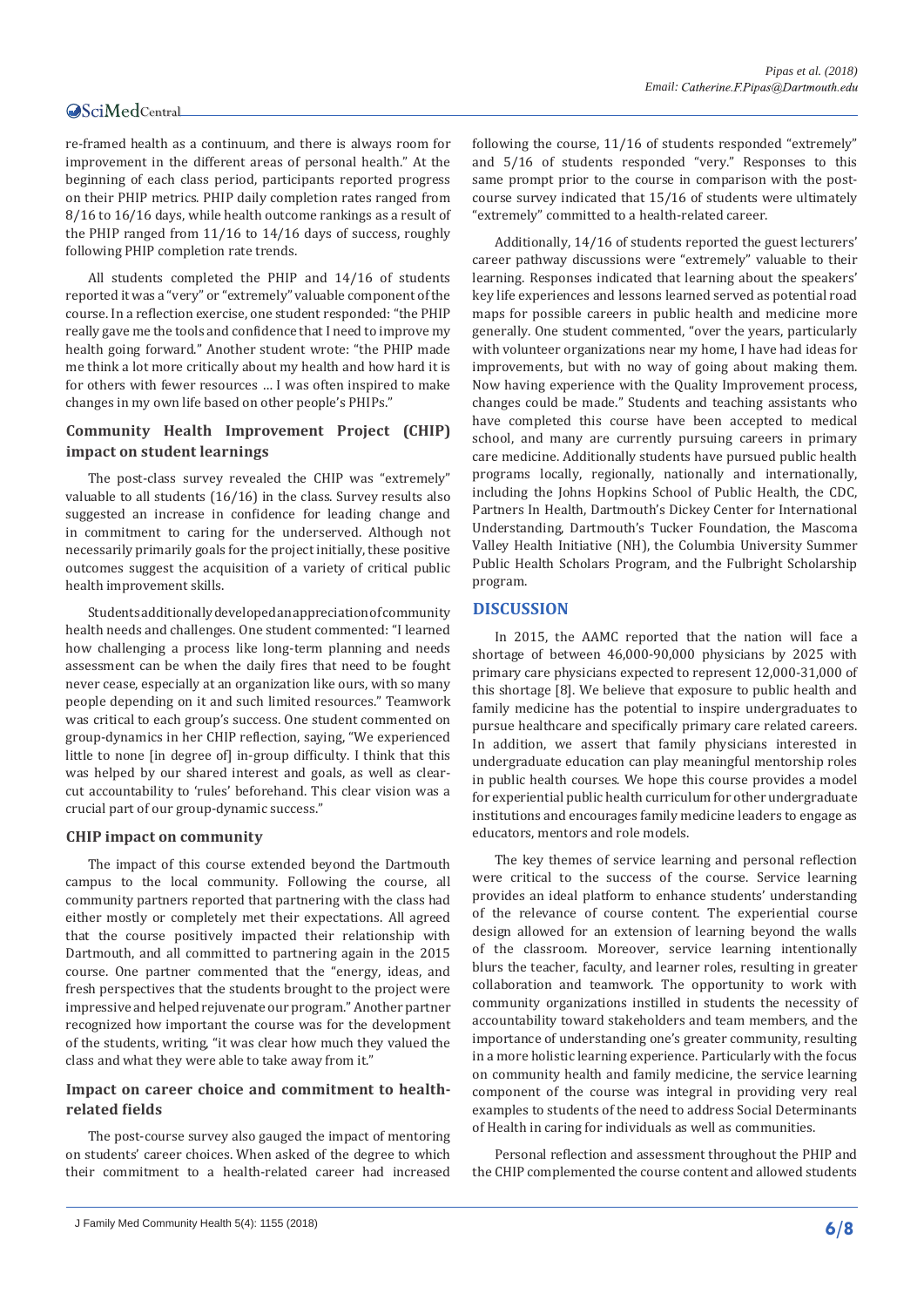to appreciate their successes and challenges. This emphasis on self-cultivation promotes the personal development of healthy public health leaders. One student shared, "I found that applying a quality improvement process to the community had very different challenges than applying a QI to myself. A community QI process requires such a high level of effective communication; in comparison, the PHIP required introspective skills."

Additionally, college campus settings provide many personal and public health challenges such as binge drinking, eating disorders, stress, and sleep deprivation. Embracing these challenges as opportunities provided students a microcosm of public health from which to observe and apply their knowledge and skills.

#### **Challenges and opportunities for future improvement**

Throughout the course, the teaching team requested feedback, analyzed challenges, and made continuous improvement. For example, the compressed timeline of a 10-week long quarter was a challenge for many aspects of the course, particularly in preparing sites and completing the CHIP. Prioritizing communication and focusing projects added to timely completion. The family physician course director's vision and previous work with community organizations and the collaborative process of identifying projects prior to the course enabled students to see their work come to fruition.

The diversity across topics and speakers had the potential for lack of cohesion. However, the shared vision and values, standard class format and the course director's continuity and summary at each class provided alignment and integration across the course. One student wrote, "one might think that the variety in material might result in an experience that lacks cohesion. However, I think the overlap within the class, in my life, and between other classes exemplifies the concept of experiential learning."

Funding for teaching assistants and honorariums for speakers was requested but unavailable; we anticipate needing and are seeking innovative sources in order to assure sustainability of this model.

#### **LIMITATIONS**

The sample size in this inaugural year was only 16 students. While this limits our analysis power, the small class size and large ratio of teaching assistants to students may have contributed to our high level of satisfaction in comparison to other larger and less

experiential courses across the college. In 2015, we piloted a class of 24 students with 6 community partners and the same number of 4 teaching assistants. Analysis of data over time at the student, college and the community level will assist in understanding the long-term impact of the students' interventions on the health of the student body and the community.

#### **CONCLUSION**

The course's success in providing experiential exposure and mentoring to undergraduates on public health within the context of family medicine prompts us to offer this course as a model curriculum lead by a family physician with the intention of promoting knowledge, skills and career interests in primary care and public health.

#### **ACKNOWLEDGEMENTS**

We wish to thank Dartmouth College President Phil Hanlon and the Office of Experiential Learning for funding our course.

#### **REFERENCES**

- 1. [Potts SE, Deligiannidis KE, Cashman SB, Caggiano ME, Carter LH, Haley](https://www.ncbi.nlm.nih.gov/pubmed/21961673)  [HL, et al. Weaving public health education into the fabric of a family](https://www.ncbi.nlm.nih.gov/pubmed/21961673)  [medicine residency. Am J Prev Med. 2011; 41: S256-63.](https://www.ncbi.nlm.nih.gov/pubmed/21961673)
- 2. [Zenzano T, Allan JD, Bigley MB, Bushardt RL, Garr DR, Johnson K, Lang](https://www.ncbi.nlm.nih.gov/pubmed/21238876)  [W, et al. The roles of healthcare professionals in implementing clinical](https://www.ncbi.nlm.nih.gov/pubmed/21238876)  [prevention and population health. Am J Prev Med. 2011; 40: 261-267.](https://www.ncbi.nlm.nih.gov/pubmed/21238876)
- 3. [Prunuske J, Chang L, Mishori R, Dobbie A, Morley CP. The extent and](https://www.ncbi.nlm.nih.gov/pubmed/25058549)  [methods of public health instruction in family medicine clerkships.](https://www.ncbi.nlm.nih.gov/pubmed/25058549)  [Fam Med. 2014; 46: 544-548.](https://www.ncbi.nlm.nih.gov/pubmed/25058549)
- 4. [Vickery KD, Rindfleisch K, Benson J, Furlong J, Martinez-Bianchi V,](https://www.ncbi.nlm.nih.gov/pubmed/26545055)  [Richardson CR. Preparing the Next Generation of Family Physicians to](https://www.ncbi.nlm.nih.gov/pubmed/26545055)  [Improve Population Health: A CERA Study. Fam Med. 2015; 47: 782-](https://www.ncbi.nlm.nih.gov/pubmed/26545055) [788.](https://www.ncbi.nlm.nih.gov/pubmed/26545055)
- 5. [Riegelman, Richard. Undergraduate Public Health Education: Past,](http://www.sciencedirect.com/science/article/pii/S0749379708005102)  [Present, and Future. 2008; 35: 258-263.](http://www.sciencedirect.com/science/article/pii/S0749379708005102)
- 6. [Maudsley G, Strivens J. Promoting professional knowledge,](https://www.ncbi.nlm.nih.gov/pubmed/10886636)  [experiential learning & critical thinking for medical students. Med](https://www.ncbi.nlm.nih.gov/pubmed/10886636)  [Educ. 2004; 34: 535–544.](https://www.ncbi.nlm.nih.gov/pubmed/10886636)
- 7. [Harvey BJ, Moloughney BW, Iglar KT. Identifying public health](https://www.ncbi.nlm.nih.gov/pubmed/21961672)  [competencies related to family medicine. Am J Prev Med. 2011; 41:](https://www.ncbi.nlm.nih.gov/pubmed/21961672)  [S251-255.](https://www.ncbi.nlm.nih.gov/pubmed/21961672)
- 8. [AAMC staff. New Physician Workforce Projections Show the Doctor](https://www.aamc.org/newsroom/newsreleases/426166/20150303.html)  [Shortage Remains Significant. aamc.org. 2015.](https://www.aamc.org/newsroom/newsreleases/426166/20150303.html)